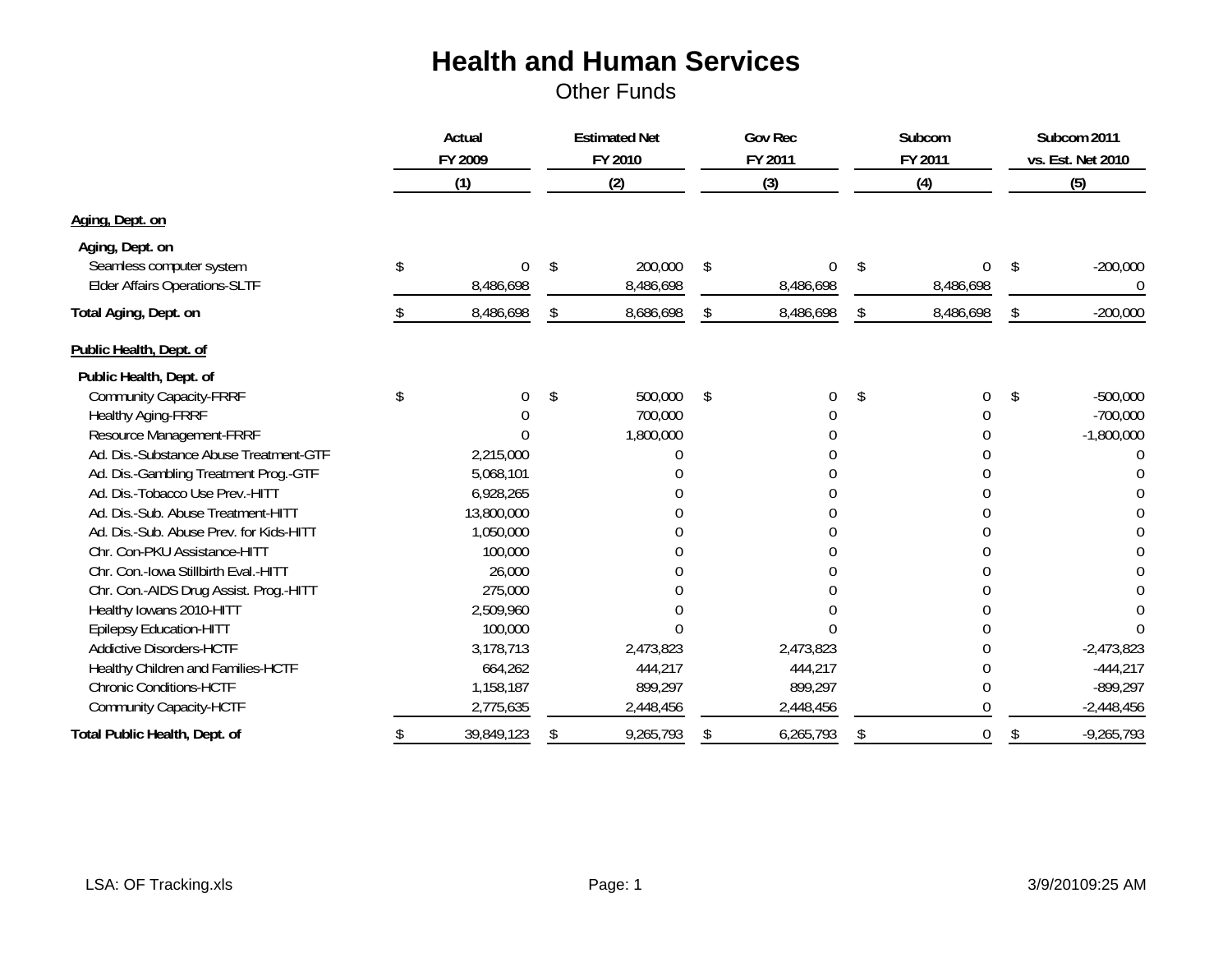|                                     | Actual<br>FY 2009      |                         | <b>Estimated Net</b><br>FY 2010 | <b>Gov Rec</b><br>FY 2011 |                  | Subcom<br>FY 2011       |                  | Subcom 2011<br>vs. Est. Net 2010 |              |
|-------------------------------------|------------------------|-------------------------|---------------------------------|---------------------------|------------------|-------------------------|------------------|----------------------------------|--------------|
|                                     | (1)                    |                         | (2)                             |                           | (3)              |                         | (4)              |                                  | (5)          |
| Human Services, Dept. of            |                        |                         |                                 |                           |                  |                         |                  |                                  |              |
| <b>General Administration</b>       |                        |                         |                                 |                           |                  |                         |                  |                                  |              |
| <b>FIP-TANF</b>                     | \$<br>26,101,513       | \$                      | 28,584,403                      | \$                        | 36,797,711       | \$                      | 36,733,711       | \$                               | 8,149,308    |
| Promise Jobs-TANF                   | 13,334,528             |                         | 13,026,796                      |                           | 13,084,528       |                         | 12,411,528       |                                  | $-615,268$   |
| FaDDS-TANF                          | 2,998,675              |                         | 2,448,980                       |                           | 2,448,980        |                         | 2,898,980        |                                  | 450,000      |
| Field Operations-TANF               | 18,507,495             |                         | 21,659,136                      |                           | 21,659,136       |                         | 23,760,474       |                                  | 2,101,338    |
| <b>General Administration-TANF</b>  | 3,744,000              |                         | 3,744,000                       |                           | 3,744,000        |                         | 3,744,000        |                                  | $\Omega$     |
| Local Admin. Cost-TANF              | 2,189,830              |                         | 1,094,915                       |                           | 1,094,915        |                         | $\theta$         |                                  | $-1,094,915$ |
| State Day Care-TANF                 | 18,986,177             |                         | 18,986,177                      |                           | 12,382,687       |                         | 12,382,687       |                                  | $-6,603,490$ |
| MH/DD Comm. Services-TANF           | 4,894,052              |                         | 4,894,052                       |                           | 4,894,052        |                         | 4,894,052        |                                  | $\Omega$     |
| Child & Family Services-TANF        | 32,084,430             |                         | 32,084,430                      |                           | 32,084,430       |                         | 32,084,430       |                                  | $\Omega$     |
| Child Abuse Prevention-TANF         | 250,000                |                         | 125,000                         |                           | 125,000          |                         | 125,000          |                                  | $\Omega$     |
| Training & Technology-TANF          | 1,037,186              |                         | 1,037,186                       |                           | 1,037,186        |                         | 1,037,186        |                                  | $\Omega$     |
| 0-5 Children-TANF                   | 7,350,000              |                         | 6,850,000                       |                           | 6,850,000        |                         | 6,350,000        |                                  | $-500,000$   |
| <b>General Adminstration-DHSRF</b>  | $\overline{0}$         |                         | 1,500,000                       |                           | 0                |                         | $\mathbf 0$      |                                  | $-1,500,000$ |
| Child Care Direct Assistance-TANF   | 8,900,000              |                         | 6,845,000                       |                           | $\Omega$         |                         | $\overline{0}$   |                                  | $-6,845,000$ |
| FIP Emergency ARRA- TANF            | $\Omega$               |                         | $\boldsymbol{0}$                |                           | 23,119,822       |                         | 23,119,822       |                                  | 23,119,822   |
| <b>Total General Administration</b> | 140,377,886            | \$                      | 142,880,075                     | \$                        | 159,322,447      | \$                      | 159,541,870      | $\sqrt[6]{\frac{1}{2}}$          | 16,661,795   |
| <b>Field Operations</b>             |                        |                         |                                 |                           |                  |                         |                  |                                  |              |
| <b>Field Operations-FRRF</b>        | \$<br>$\boldsymbol{0}$ | \$                      | 680,596                         | \$                        | $\mathbf 0$      | \$                      | $\boldsymbol{0}$ | \$                               | $-680,596$   |
| <b>Field Operations-DHSRF</b>       | 0                      |                         | 8,386,761                       |                           | 0                |                         | $\overline{0}$   |                                  | $-8,386,761$ |
| <b>Total Field Operations</b>       | \$<br>$\overline{0}$   | $\,$                    | 9,067,357                       | \$                        | $\boldsymbol{0}$ | $\sqrt[6]{\frac{1}{2}}$ | $\overline{0}$   | $\sqrt[6]{\frac{1}{2}}$          | $-9,067,357$ |
| <b>Toledo Juvenile Home</b>         |                        |                         |                                 |                           |                  |                         |                  |                                  |              |
| Toledo-DHSRF                        | \$<br>$\overline{0}$   | $\sqrt[6]{\frac{1}{2}}$ | 836,515                         | $\sqrt[6]{\frac{1}{2}}$   | $\overline{0}$   | \$                      | $\mathbf 0$      | \$                               | $-836,515$   |
| <b>Eldora Training School</b>       |                        |                         |                                 |                           |                  |                         |                  |                                  |              |
| Eldora-DHSRF                        | \$<br>$\boldsymbol{0}$ | \$                      | 1,327,300                       | \$                        | $\overline{0}$   | $\sqrt[6]{}$            | $\boldsymbol{0}$ | \$                               | $-1,327,300$ |
| Cherokee CCUSO                      |                        |                         |                                 |                           |                  |                         |                  |                                  |              |
| CCUSO-DHSRF                         | \$<br>$\mathbf 0$      | \$                      | 503,554                         | \$                        | $\mathbf 0$      | \$                      | $\boldsymbol{0}$ | \$                               | $-503,554$   |
| Cherokee                            |                        |                         |                                 |                           |                  |                         |                  |                                  |              |
| Cherokee MHI-DHSRF                  | \$<br>0                | \$                      | 673,209                         | \$                        | $\overline{0}$   | \$                      | $\boldsymbol{0}$ | \$                               | $-673,209$   |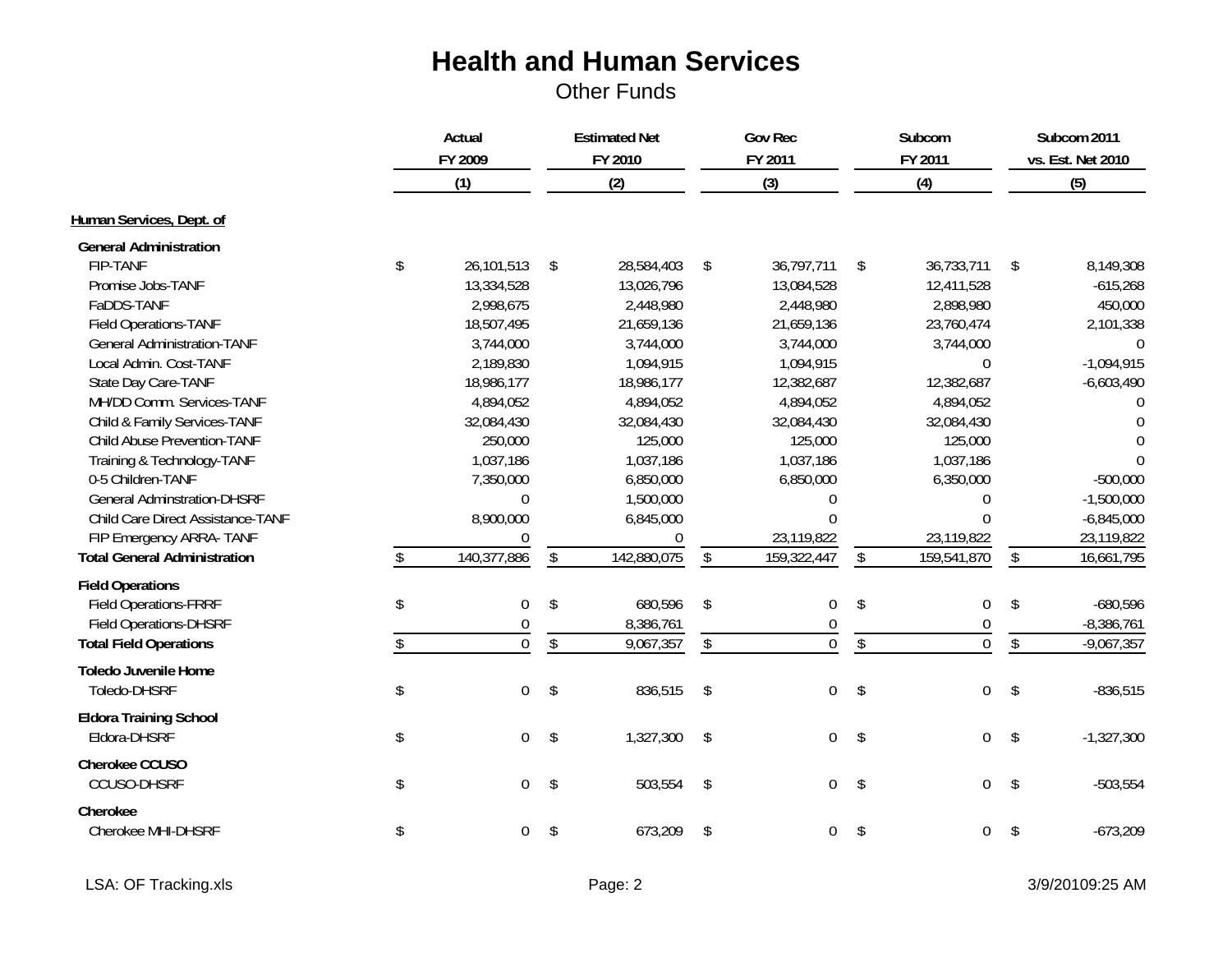|                                        | Actual<br>FY 2009 |             | <b>Estimated Net</b><br>FY 2010 |             | <b>Gov Rec</b><br>FY 2011 |                | Subcom<br>FY 2011       |                  | Subcom 2011<br>vs. Est. Net 2010 |                |
|----------------------------------------|-------------------|-------------|---------------------------------|-------------|---------------------------|----------------|-------------------------|------------------|----------------------------------|----------------|
|                                        |                   |             |                                 |             |                           |                |                         |                  |                                  |                |
|                                        |                   | (1)         |                                 | (2)         |                           | (3)            |                         | (4)              |                                  | (5)            |
| Clarinda<br>Clarinda MHI-DHSRF         | \$                | 0           | \$                              | 804,256     | \$                        | $\overline{0}$ | $\sqrt[6]{\frac{1}{2}}$ | $\mathbf 0$      | \$                               | $-804,256$     |
|                                        |                   |             |                                 |             |                           |                |                         |                  |                                  |                |
| Independence<br>Independence MHI-DHSRF | \$                | 0           | $\sqrt[6]{\frac{1}{2}}$         | 1,177,799   | \$                        | $\overline{0}$ | \$                      | $\boldsymbol{0}$ | \$                               | $-1, 177, 799$ |
| Mt Pleasant                            |                   |             |                                 |             |                           |                |                         |                  |                                  |                |
| Mt Pleasanat MHI-DHSRF                 | $\mathcal{S}$     | 0           | \$                              | 222,694     | \$                        | $\Omega$       | $\sqrt[6]{\frac{1}{2}}$ | $\mathbf 0$      | \$                               | $-222,694$     |
| Assistance                             |                   |             |                                 |             |                           |                |                         |                  |                                  |                |
| Medical Contracts-HCTA                 | \$                | $\theta$    | \$                              | 1,300,000   | \$                        | 1,300,000      | \$                      | 1,300,000        | \$                               |                |
| <b>Medical Asistance-FRRF</b>          |                   |             |                                 | 6,237,173   |                           | $\Omega$       |                         | 0                |                                  | $-6,237,173$   |
| Covering All Kids-FRRF                 |                   | U           |                                 | 6,263,231   |                           | $\Omega$       |                         | 0                |                                  | $-6,263,231$   |
| MH Risk Pool-FRRF                      |                   |             |                                 | 10,000,000  |                           |                |                         | 0                |                                  | $-10,000,000$  |
| Child and Family Services-FRRF         |                   |             |                                 | 2,500,000   |                           |                |                         | 0                |                                  | $-2,500,000$   |
| Volunteer Health Care-FRRF             |                   |             |                                 | 20,000      |                           |                |                         | $\Omega$         |                                  | $-20,000$      |
| Health Insurance Pilot-FRRF            |                   |             |                                 | 400,000     |                           |                |                         | $\Omega$         |                                  | $-400,000$     |
| MH Property Tax Replacment-FRRF        |                   |             |                                 | 10,480,000  |                           |                |                         | 0                |                                  | $-10,480,000$  |
| MH/MR State Cases-DHSRF                |                   | $\Omega$    |                                 | 325,430     |                           |                |                         | $\Omega$         |                                  | $-325,430$     |
| Pregnancy Prevention-TANF              |                   | 1,930,067   |                                 | 1,327,878   |                           | 1,327,878      |                         | 1,327,878        |                                  | $\theta$       |
| Medical Supplemental-SLTF              |                   | 111,753,195 |                                 | 17,686,827  |                           | 37,740,908     |                         | 37,740,908       |                                  | 20,054,081     |
| Medical Contracts-Pharm. Settlement    |                   | 1,323,833   |                                 | 1,323,833   |                           | 3,298,191      |                         | 3,298,191        |                                  | 1,974,358      |
| Broadlawns Hospital-ICA                |                   | 46,000,000  |                                 | 46,000,000  |                           | 46,000,000     |                         | 51,000,000       |                                  | 5,000,000      |
| State Hospital-Cherokee-ICA            |                   | 3,164,766   |                                 | 0           |                           | 0              |                         | $\theta$         |                                  | $\Omega$       |
| State Hospital-Clarinda-ICA            |                   | 687,779     |                                 | $\Omega$    |                           |                |                         | ∩                |                                  | n              |
| State Hospital-Independence-ICA        |                   | 3,146,494   |                                 | $\Omega$    |                           |                |                         |                  |                                  | $\bigcap$      |
| State Hospital-Mt Pleasant-ICA         |                   | 2,000,961   |                                 | $\Omega$    |                           |                |                         | $\Omega$         |                                  | $\Omega$       |
| <b>Medical Examinations-HCTA</b>       |                   | 556,800     |                                 | 556,800     |                           | 556,800        |                         | 556,800          |                                  | $\Omega$       |
| Medical Information Hotline-HCTA       |                   | 150,000     |                                 | 100,000     |                           | 100,000        |                         | 100,000          |                                  | $\Omega$       |
| Health Partnership Activities-HCTA     |                   | 900,000     |                                 | 600,000     |                           | 600,000        |                         | 600,000          |                                  | $\Omega$       |
| Audits, Perf. Eval., Studies-HCTA      |                   | 400,000     |                                 | 125,000     |                           | 125,000        |                         | 125,000          |                                  | $\Omega$       |
| IowaCare Admin. Costs-HCTA             |                   | 1,132,412   |                                 | 1,132,412   |                           | 1,132,412      |                         | 1,132,412        |                                  | $\Omega$       |
| Dental Home for Children-HCTA          |                   | 1,000,000   |                                 | 1,000,000   |                           | 1,000,000      |                         | 1,000,000        |                                  | $\Omega$       |
| Mental Health Trans. Pilot-HCTA        |                   | 250,000     |                                 | 0           |                           | 0              |                         | 0                |                                  | $\theta$       |
| MH/DD Workforce Development-HCTA       |                   | 500,000     |                                 | 50,000      |                           | 50,000         |                         | 50,000           |                                  | $\Omega$       |
| Medical Assistance-HCTF                |                   | 114,351,496 |                                 | 100,650,740 |                           | 100,650,740    |                         | 106,916,532      |                                  | 6,265,792      |

LSA: OF Tracking.xls 3/9/20109:25 AM